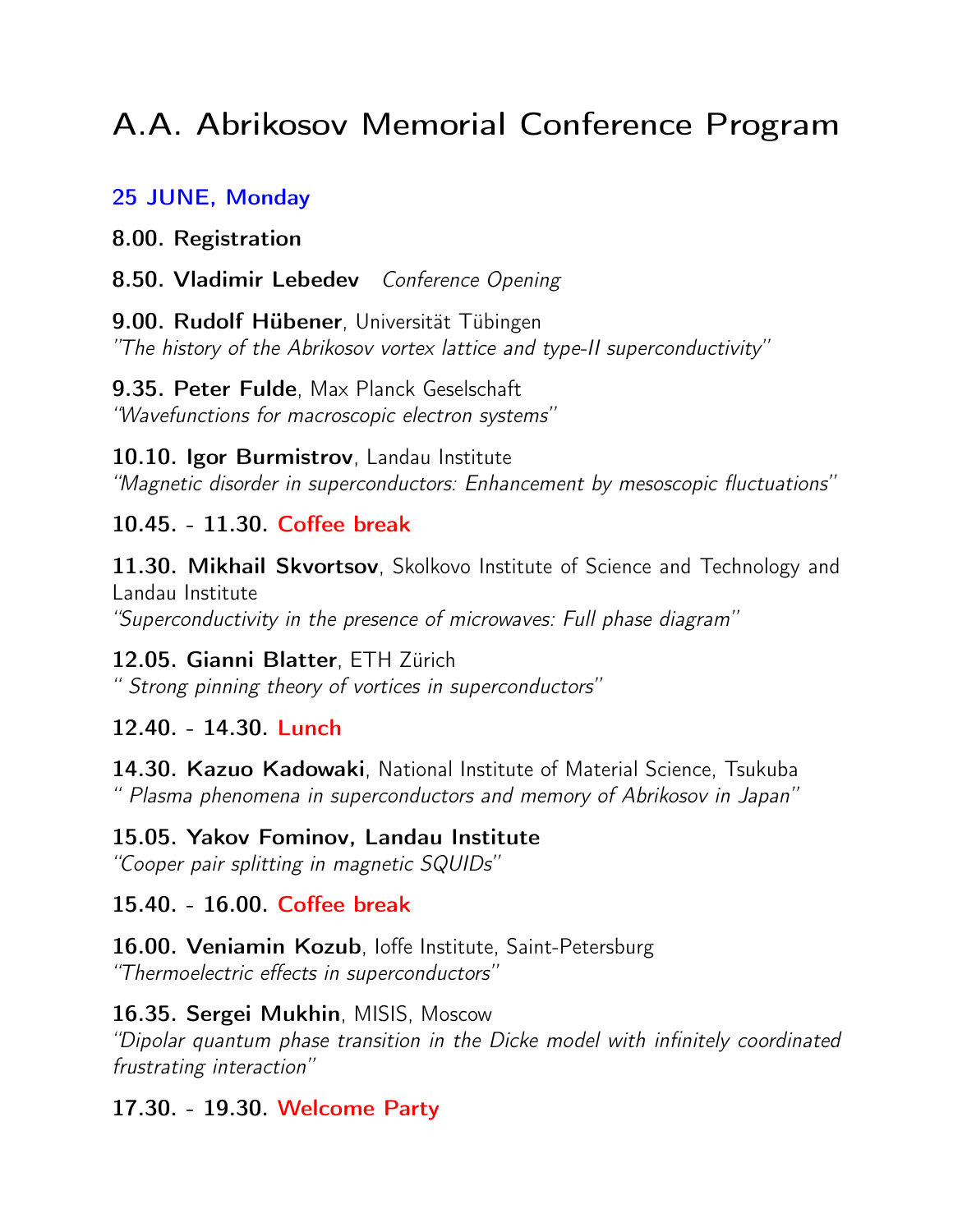# 26 JUNE, Tuesday

#### 9.00. Dai Aoki, Tohoku University

"Tuning ferromagnetic fluctuations and Fermi surface instabilities in ferromagnetic superconductors"

## 9.35. Kenji Ishida, Kyoto University

"Ferromagnetic fluctuations and superconductivity in ferromagnetic superconductor UCoGe"

10.10. Vladimir Mineev, Commissariat a l'Energie Atomique Grenoble and Landau Institute

"Theory of type-II superconductivity in ferromagnetic metals with triplet pairing"

# 10.45. - 11.30 Coffee break

11.30. Alexander Andreev, Kapitza Institute "Thermodynamics of the surface of He-4 crystals"

12.05. David Saykin, Moscow Institute of Physics and Technology "Landau levels and magnetic tunneling in Weyl semimetals and magnetoconductance of ballistic junctions "

## 12.40. - 14.30. Lunch

14.30. Pavel Grigoriev, Landau Institute "Conductivity of anisotropic inhomogeneous superconductors above critical temperature"

15.05. Igor Fomin, Kapitza Institute "Anderson theorem for the polar phase of liquid He-3 in nematic aerogel"

## 15.40.-16.10. Coffee break

16.00. Igor Poboiko, Skolkovo Institute of Science and Technology "Paraconductivity of pseudogapped superconductors"

16.35. Pavel Kurilovich, Moscow Institute of Physics and Technology "Helical edge transport in the presence of magnetic impurities"

#### 17.10. Ivan Bozovich, Yale University

"Cracking the enigma of high  $T_c$  superconductivity in cuprates - one atomic layer at a time"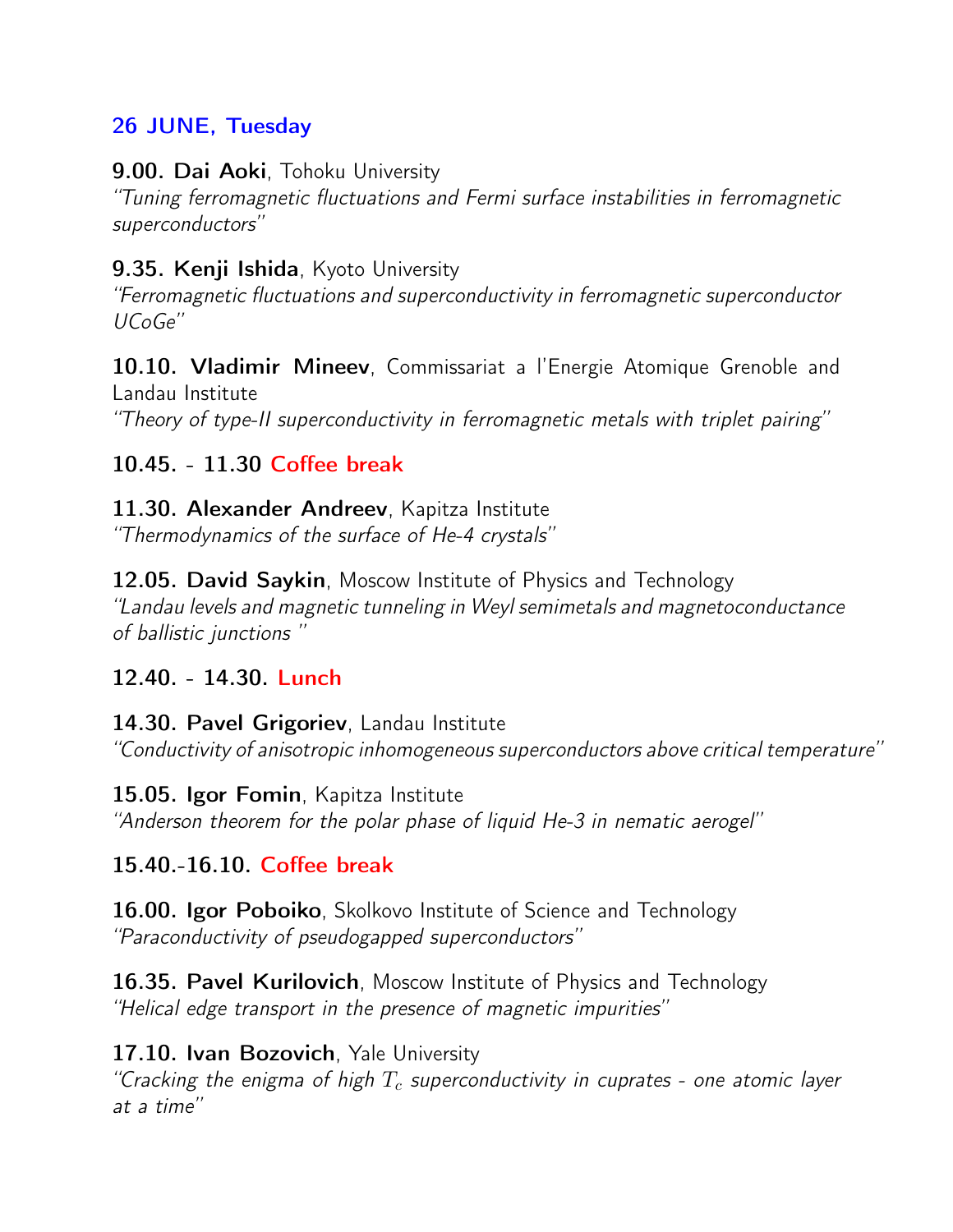# 27 JUNE, Wednesday

9.00. Alexandre Buzdin, Universitet Bordeaux-I "Vortex attraction"

9.35. Itsuhiro Kakeya, Kyoto University "Evolution of collective intrinsic Josephson phenomena in cuprate superconductors"

10.10. Morton Eskildsen, University of Notre Dame "Vortices as probes of unconventional superconductivity in  $UPt_3$ "

10.45. - 11.30. Coffee break

11.30. Mikhail Feigelman, Landau Institute 'Low temperature anomaly in disordered superconductors near  $B_{c2}$ "

12.05. Lev Vinnikov, Institute of Solid State Physics, Chernogolovka " Observation of Abrikosov lattice in novel superconductors"

# 12.40. - 14.30. Lunch

14.30. Hermann Suderow, N. Cabrera Institute Universidad Autonoma de Madrid

" Bound states of vortices and magnetic impurities in superconductors"

15.05. Daniel Agterberg, University of Wisconsin-Madison " Topologically protected Bogolubov-Fermi surfaces"

15.40 - 16.00. Coffee break

16.00. Goran Karapetrov, Drexel University

" Vizualization of the behavior of Abrikosov vortices using Scanning Tunneling Spectroscopy"

#### 16.35. Vadim Geshkenbein, ETH Zürich

"Vortex in the maze"

17.10. Jovan Mirkovic, University of Montenegro "Crossing and tilted vortex phases in Bi2Sr2CaCu2O8+d single crystals"

# 18.00 Conference Dinner